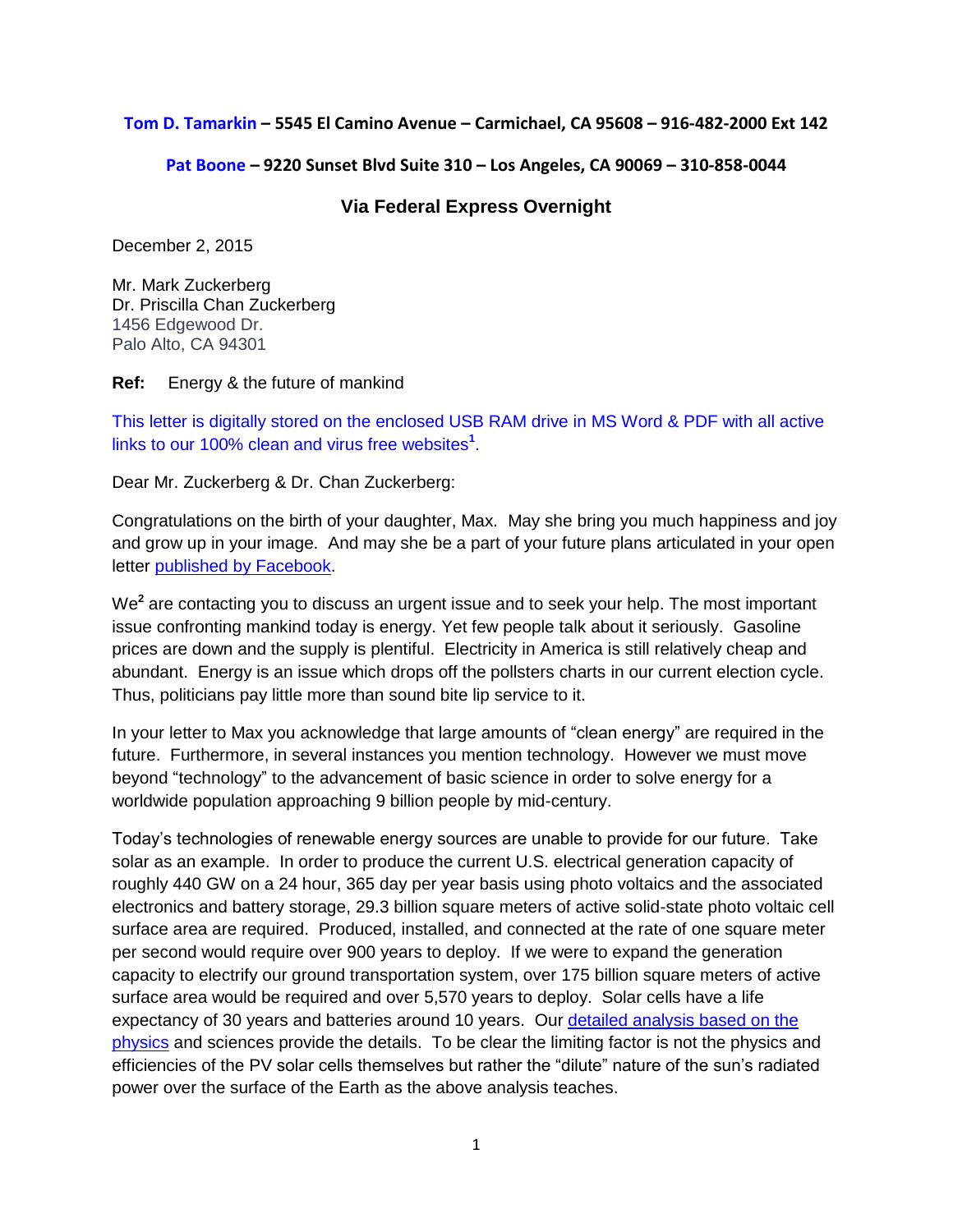[Wind is no better](http://fusion4freedom.us/wind-power-technology-and-economics/) and even more intermittent and remote. [Storage issues are](http://fusion4freedom.us/grid-scale-energy-storage-systems/) as problematic with wind as solar.

And very few "renewable energy technologists" are willing to subject their proposed solutions to the full **scrutiny of an EREI** (energy return on energy invested) analysis. It must be stressed that solar and wind generating schemes are unsustainable once fossil fuels and nuclear are no longer in the energy mix. Why? You can never generate enough power from these devices to build more of them as well as provide power to consumers. This is a simple argument to prove based on physics and math yet you will see little mention of it in today's energy discussions.

As can be seen we have a major problem looming ahead. The media savvy "technologists" are exacerbating the problem by not addressing the science thereby creating a false sense of security suggesting "renewable solutions" are at hand.

Moreover, the environmental community is confusing the issues by emphasizing "anthropogenic climate change" while at the same time not explaining how much energy is used on a per capita basis. There is a clamor to "solve energy" beyond fossil fuels but no discussion of what this means empirically. Fear mongering is generated out of concern for the environment but the BIG problem of how to provide energy for 9 billion people is all but overlooked in the media. We took the initiative and wrote a [letter discussing this to Pope Francis](http://fusion4freedom.us/letter-to-pope-francis/) after his recent call for further environmental stewardship and raising the poor out of poverty.

As a matter of basic science there are only four ways to produce what the utility industry refers to as "baseload power."

1. The combustion of hydrocarbon fuels to produce heat and drive electromagnetic generators for electricity or mechanical energy through heat engines for the transportation industry.

2. Nuclear fission to produce heat and drive electromagnetic generators for electricity.

3. Atomic fusion to produce heat as well as electrons in the future to produce electricity along with synthetic liquid and gaseous fuels for transportation.

4. Matter anti-matter annihilation reaction to convert matter to energy at virtually 100% efficiency.

We [elaborate on these](http://fusion4freedom.us/energy-basics/) in our article "Energy Basics; where does energy on our planet come from?"

Today over 90% of all energy across all energy sectors is produced from fossil fuels. That cannot continue. No, [climate change is not](http://fusion4freedom.us/battle-of-the-century/) the reason. The reason is that fossil fuels are finite. Regardless of climate change, fossil fuel use will decline because the supply is finite and is being used up.

As your letter to Max correctly notes, the internet and instant worldwide communications raises the expectations of all people in the world to aspire to a living standard similar to that of Americans and people in other wealthy nations. To do that requires an 8 fold worldwide increase of energy production. That corresponds to a depletion of finite fossil fuels 8 times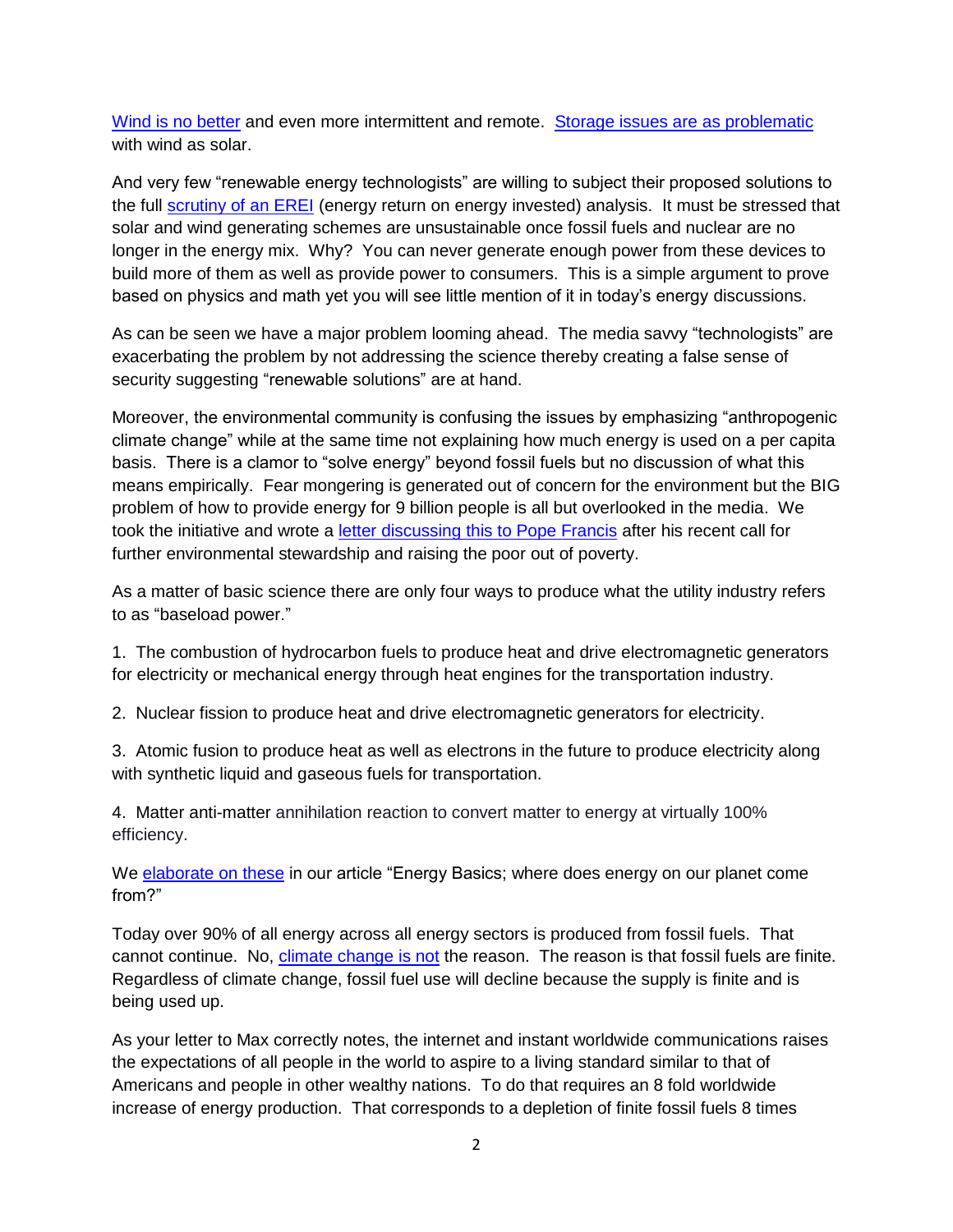faster than that currently projected. Two hundred years of economically viable reserves becomes 25 years. We lay this out in our article, ["2060 and Lights Out."](http://fusion4freedom.us/when-the-lights-go-out/)

Energy forecasters conveniently overlook the close to 1.5 billion people in the world that don't have electricity and the 2 billion who have never used motorized transportation and they overlook the huge differences in per capita energy availability in industrialized nations versus those in undeveloped nations.

Nuclear fission is a practical, viable solution to baseload energy today. Advances in reactor design and fuel cycles address most of the safety and even fissile fuel proliferation concerns. Fission is cost effective and its installed base could easily be increased by an order of magnitude worldwide which would be the breakeven point to replace fossil fuels used to produce electricity…but not transportation….and not with the 8 fold increase needed to equalize the per capita energy availability for all people in the world. The principal downside of fission is the long term actinide decay chain of radioactive waste products. This simply becomes unmanageable absent a solution to transmutate the long term radioactive waste into nonradioactive elements.

Peter Thiel has recently called for significant expansions in nuclear fission power in the U.S. in his [New York Times Opinion Piece.](http://fusion4freedom.us/the-new-atomic-age-we-need/)

Bill Gates has also correctly pointed out that solar, wind, hydro and the like, are not viable baseload energy producers and has called for investment in modern safe nuclear fission (see [June 26, 2015,](http://fusion4freedom.us/gates-renewable-energy-cant-do-the-job-gov-should-switch-green-subsidies-into-rd/) see [June 29, 2015,](http://fusion4freedom.us/bill-gates-to-help-fight-climate-change-by-investing-up-to-2-billion-in-green-technology/) see November 2015 [interview with The Atlantic\)](http://fusion4freedom.us/an-interview-with-bill-gates/) and his company [TerraPower](http://terrapower.com/) is poised to provide solutions.

The science of nuclear fission is well understood and as such this is an engineering and application issue. Technological innovation, regulatory, and public acceptance is all that is required.

However nuclear fission does not address transportation except to the extent additional electricity is used for the partial electrification of the transportation system. It offers no benefit to the aviation industry.

Item number 4 of the four ways to produce energy, matter anti-matter reactions, is purely theoretical. If man could achieve this on Earth, it would indeed be the "Holy Grail" of energy solutions providing the 10<sup>16</sup> conversion of mass to energy resultant from the formula E=MC<sup>2</sup> in scientific units. But the science required to understand how to do this is hundreds of years away…if ever.

This brings us back to energy method number 3. Atomic fusion. Fusion is attractive because its fuel cycle is based on common light element isotopes available in the ocean and on land. By all measures we have sufficient fuel cycle components to serve man for millions of years. In its fully developed aneutronic form, it produces zero radioactive waste and zero pollutants. And in the future the heat to steam to electromagnetic turbine cycle will be replaced through the direct production of electrons comprising electricity. Indeed fusion is the only realistic solution as [our](http://fusion4freedom.us/why-fusion-is-the-only-solution/)  [article explains.](http://fusion4freedom.us/why-fusion-is-the-only-solution/) Our [fusion energy elevator pitch](http://fusion4freedom.us/elevator-speech/) sums it up in one short paragraph.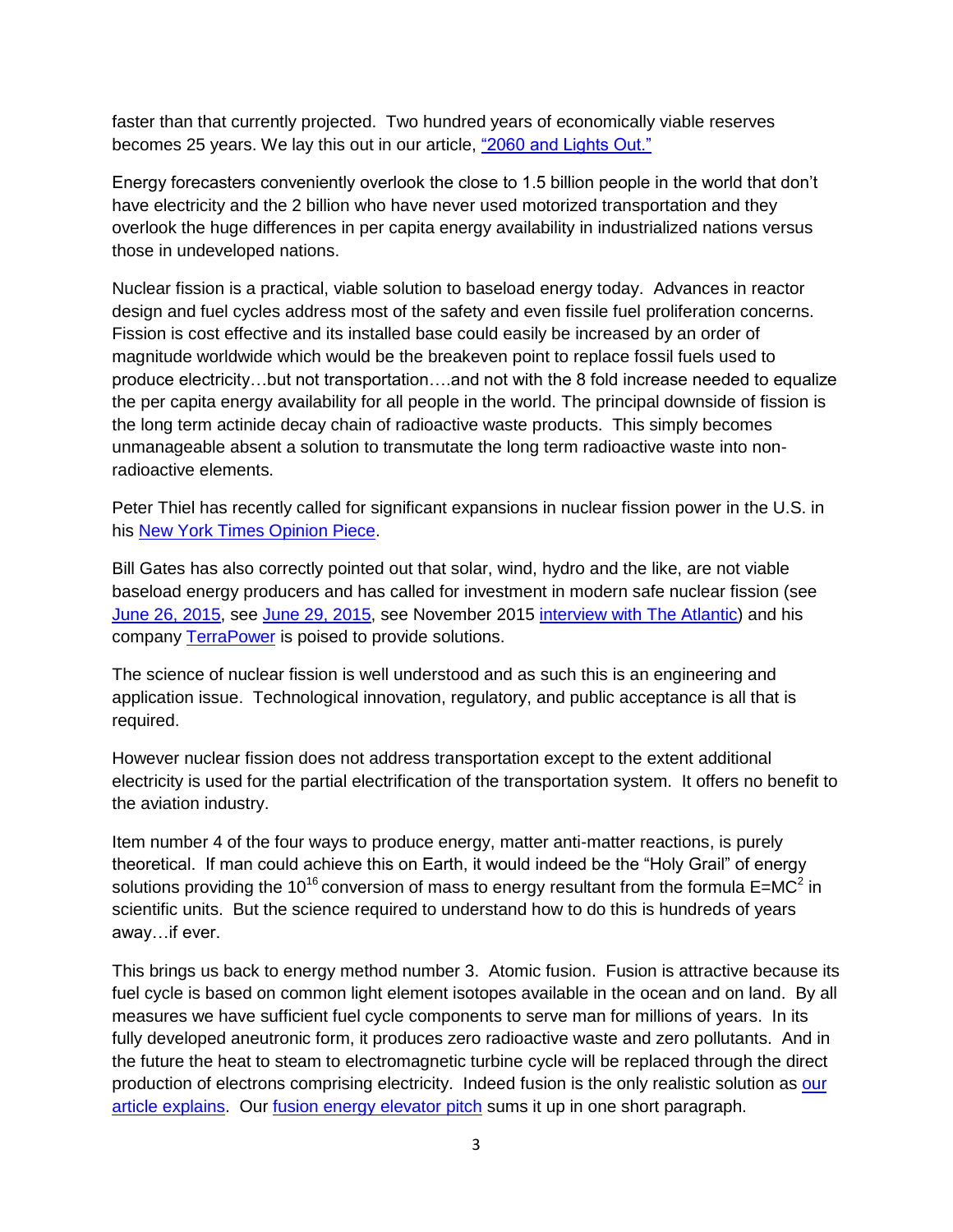As several of our articles and papers explain…most notably ["Who Killed Fusion?"…](http://fusion4freedom.us/who-killed-fusion/)fusion should have been developed in the United States and on line by 2005 as a mandate from the [Magnetic Fusion Energy Engineering Act](http://fusion4freedom.us/magnetic-fusion-energy-engineering-act-of-1980-mfeea/) signed by President Carter in 1980. However the Act was never properly funded and by 1985 the American fusion energy development program was shut down by President Reagan at the [request of the Soviet Union Secretary General](http://fusion4freedom.us/how-russia-caused-the-worlds-preeminent-super-power-to-lose-25-years-in-its-quest-to-correctly-solve-energy/) Mikhail Gorbachev.

The myth that fusion science and development has been funded with billions and billions of American tax payer dollars is simply not accurate. It has been mismanaged and chronically underfunded by the government. That is why fusion is always 30 years away and always will be. Fusion energy is too important to fail and too big to hoard and [our paper explains why](http://fusion4freedom.us/fusion-energy-too-important-to-fail-too-big-to-hoard/) this has gone so wrong. More importantly this [same paper concludes with a plan](http://fusion4freedom.us/fusion-energy-too-important-to-fail-too-big-to-hoard/) to get fusion science and development corrected and properly funded without government intervention.

Today the United States government has virtually zeroed out all fusion project funding for projects in the civilian sector in America except those constituting ["work in kind" for our 9% ITER](http://fusion4freedom.us/on-the-program-vision-and-budget-for-the-fusion-and-plasma-sciences/)  [contractual obligation.](http://fusion4freedom.us/on-the-program-vision-and-budget-for-the-fusion-and-plasma-sciences/)

It is imperative that we begin this endeavor now. We are a decade away from major scientific experimental studies and discoveries which will produce demonstrable results in terms of things like net positive energy gain and a "sustained plasma burn." This will be followed by at least another decade of applied engineering and materials development leading to a commercial reactor suited for day in and day out long term operation by utility companies and energy producers. Furthermore we must consider the regulatory analysis and approval cycle as well as further innovation to produce cost effective designs. This easily takes us to 2050 which is beyond the point that petroleum fuels will be in significant declining supply and costs will rise enormously as explained by Dr. Tom Murphy in his [Energy Trap](http://fusion4freedom.us/the-energy-trap/) essay and [by Dr. Robert](http://fusion4freedom.us/dr-robert-l-hirsch-on-oil-and-the-need-to-create-future-synthetic-liquid-and-gaseous-fuels-reflections-on-climate-change-policy/)  [Hirsch,](http://fusion4freedom.us/dr-robert-l-hirsch-on-oil-and-the-need-to-create-future-synthetic-liquid-and-gaseous-fuels-reflections-on-climate-change-policy/) past program manager of fusion projects for ERDA, the predecessor to the DOE and expert on declining oil supplies.

The problem is this. Much basic experimental science has to be done in order to fully understand the fusion and plasma phenomena at the fundamental scientific level. This is required before any fusion approach can be demonstrated let alone technology developed to make use of it.

The U.S. Department of Energy [considers fusion to be an interesting](http://science.energy.gov/fes/) area of theoretical science and a hypothetical source of energy in the future. However, because the DOE is essentially a regulatory body, it has no interest in funding fusion science and research. As noted above it has limited fusion science funding to [ITER](https://www.iter.org/) related projects at various U.S. national labs and universities.

There has been no interest in the energy industry to invest in the science necessary to master fusion. Whereas energy companies such as [Gulf General Atomics](http://www.fundinguniverse.com/company-histories/general-atomics-history/) (now General Atomics) and [Phillips Petroleum](http://fuelrfuture.com/flashback-we-are-definitely-on-the-way-to-nuclear-fusion-scientist-says/#phillips) had robust fusion science programs in the 1970s; those programs have been abandoned as the result of corporate takeovers and mergers with new emphasis placed on short term financial results, price earnings ratios, and cutting expenses to the minimum.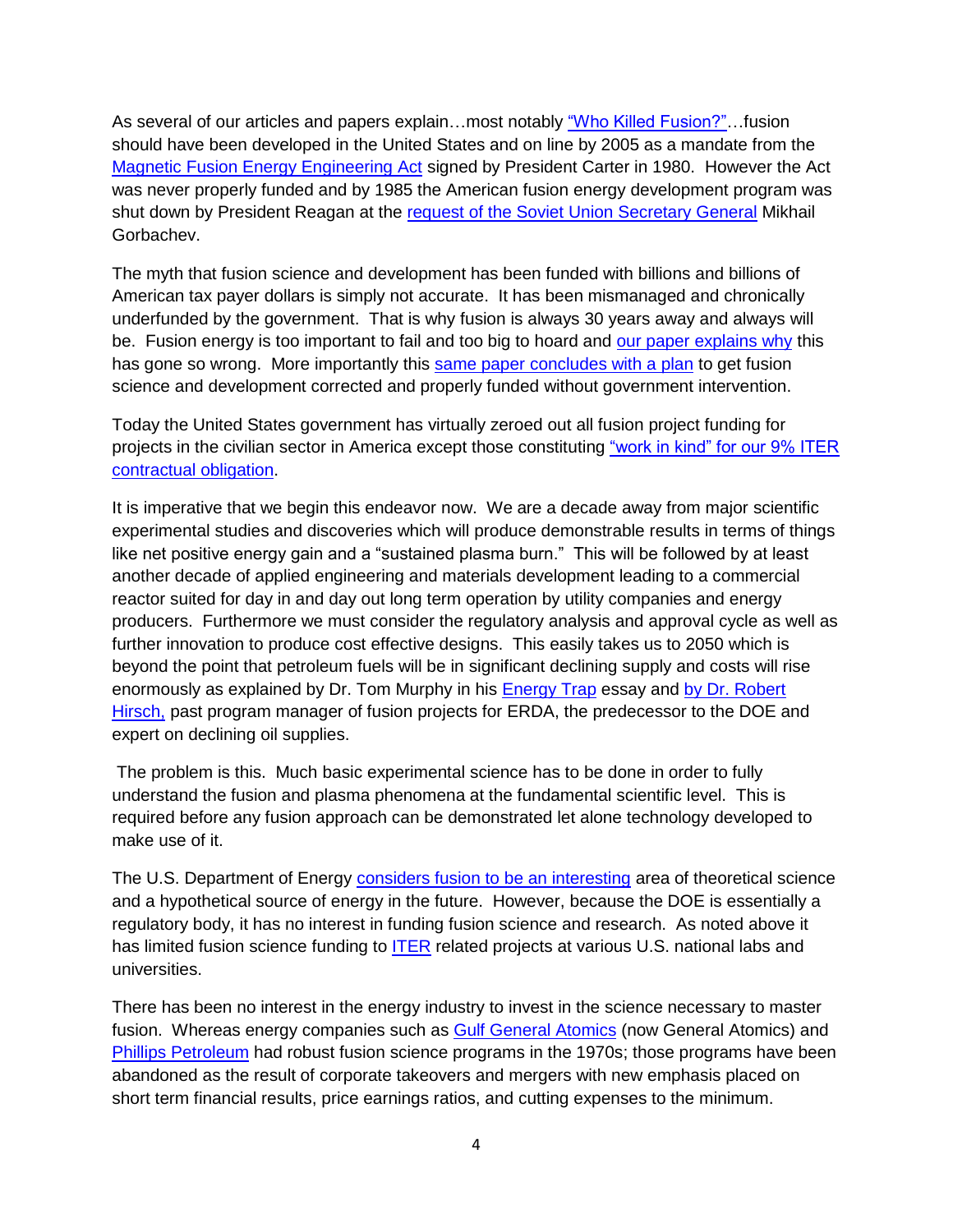As we point out in our ["Fusion Energy; Too Important to Fail –](http://fusion4freedom.us/fusion-energy-too-important-to-fail-too-big-to-hoard/) Too Big to Hoard" article, much media attention has recently been given to a few privately held "fusion companies," notably, [Helion Energy,](http://fusion4freedom.us/helion-energy-takes-in-10-6m-for-fusion-energy/) [Tri Alpha Energy,](http://fusion4freedom.us/tri-alpha-energy/) in the U.S., [General Fusion](http://fusion4freedom.us/general-fusion-raises-another-27-million-to-advance-its-reactor-concept/) in Canada and a lesser known start-up in the U.K named [Tokamak Energy.](http://fusion4freedom.us/uk-nuclear-fusion-energy-firm-tokamak-joins-global-giants-google-dropbox-and-mozilla-as-world-economic-forum-technology-pioneer-award-winner/) Three of these companies were highlighted in a December 2, 2015 [Time Magazine cover story.](http://fusion4freedom.us/inside-the-quest-for-fusion-clean-energys-holy-grail/) However none of these companies are remotely near achieving fusion breakeven in the scientific sense let alone the lowest technological readiness level.

We have asked a well-known, highly regarded fusion researcher,

National Laboratory, to review the science and technical issues associated with each of these four company's approaches. An objective commercially unbiased review of published articles describing their work suggests that in all probability none of these companies will achieve their goals before running out of money and investor patience.

Should this occur fusion will effectively receive its "death sentence" in terms of academic, public, media, and funders interest and the "fusion never" syndrome will be perpetuated.

Freeman Dyson recently stated in a widely published interview that the U.S. "no longer does real science but rather focuses on real big engineering projects"…such as ITER. By most measures the U.S. gave up its lead in the hard sciences (excluding medical research) in the 1990s at the time the Superconductor Collider Center in Austin, Texas [was de-funded a year](http://fusion4freedom.us/how-texas-lost-the-worlds-largest-super-collider/)  after [ground breaking](http://fusion4freedom.us/how-texas-lost-the-worlds-largest-super-collider/) and a billion dollars invested in construction and hardware. The Swiss took it over at CERN as the Hadron Collider Center described in a recent CBS "60 Minutes" [story.](http://energycite.com/collider.php)

# **How We Will Get Fusion Science & Research Back on Track:**

Your letter to Max correctly states the power people have when they have access to information and the power Facebook and social media have in influencing attitudes and motivations. Coupled with freedom, people will make prudent choices when they are educated with the facts. Although it was not stated in the letter to Max, freedom is the basic requirement for people to reach their highest level of human achievement once basic needs are provided for. Hence our principal website is called [Fusion 4 Freedom.](http://fusion4freedom.us/)

Our plan is to bring this energy information and basic science to all Americans through a series of exciting, action packed video games. The games will quietly teach people science as the games are played. Over time the public will become aware of the energy trap and the fact that the solutions offered by politicians, and environmentalists will not power the world and provide the basic sustenance for the next generation. Imagine ["games that matter."](http://gamesthatmatter.biz/)

We have laid this out on our EnergyCite® website at [http://www.energycite.com](http://www.energycite.com/) We will not force people to understand and accept fusion energy early on. Rather the games will frame the energy problem and allow for a multitude of solutions. Knowledge is developed in the process of gaming which ultimately allows people to realize the situation and make correct choices. At the same time, this is revenue producing business entity from which we will invest most of its earnings into an energy consortium.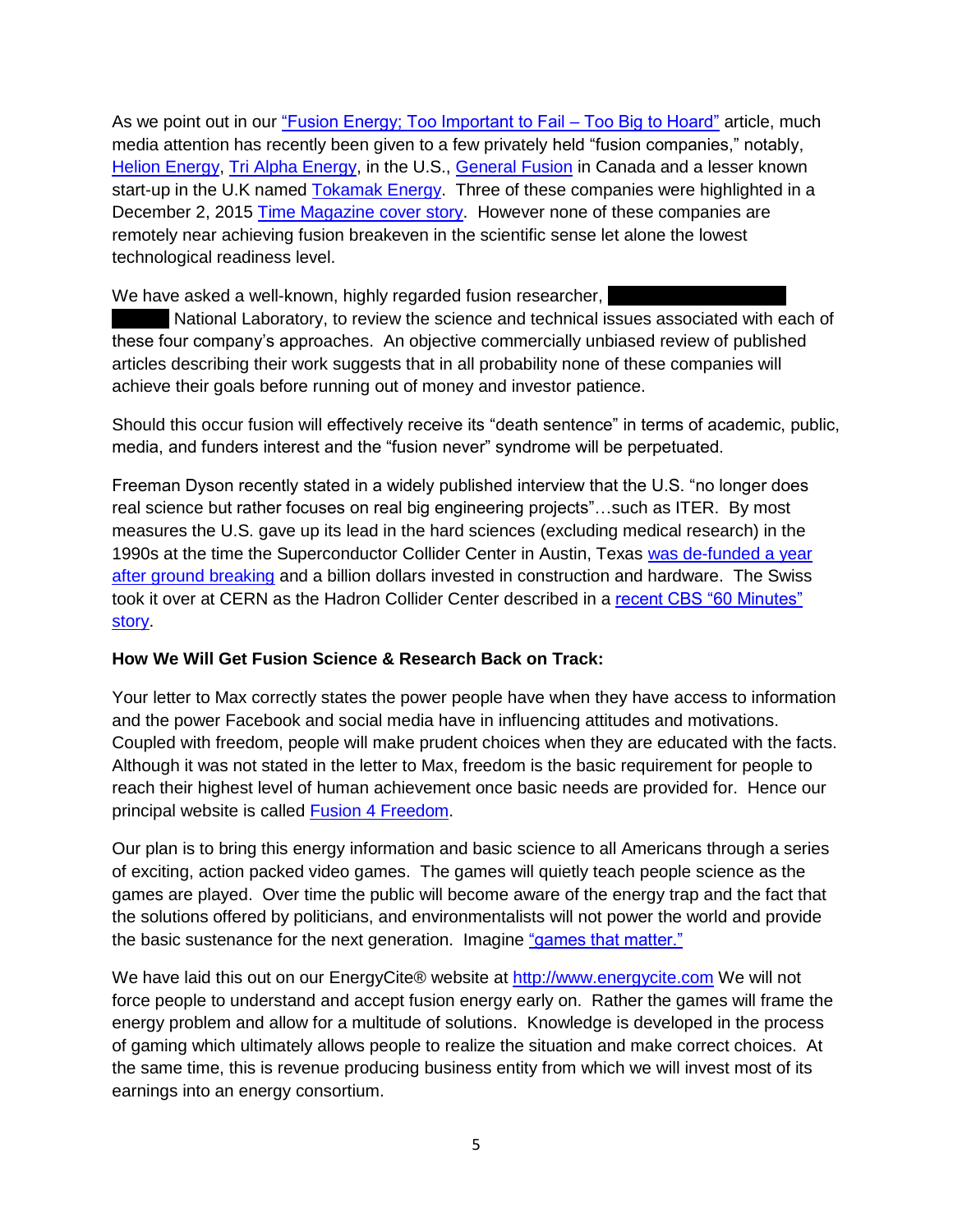Our video game [elevator pitch describing](http://energycite.com/gameElevator.php) the mission, need, and plan is a straightforward statement of what we will do, why we will do it, and how. A [simplified 6 bullet point plan](http://energycite.com/plan.php) describes the essence of how we will execute on this.

Our revenue model for the games is based on the [Candy Crush Saga](http://fuelrfuture.com/candy-crush-saga-maker-king-reports-strong-q1-with-569m-in-adjusted-revenue-and-61-cents-a-share-profit/) which has generated over \$300 million in revenue quarterly and resulted in a [\\$5.9 billion acquisition](http://fuelrfuture.com/activision-buys-candy-crush-maker-king-for-5-9-billion/) for the firm's maker.

Mover, [Tom Tamarkin](http://fusion4freedom.us/category/about/history/) is the "inventor" of the electric utility smart meter and [holds key patents](http://fuelrfuture.com/patents/) which must be practiced by the utility industry. In order to avoid legal patent infringement, the utilities using the smart meters will be brought into the consortium which will generate additional recurring revenues for the life of the patents based on their coverage of the integration of the smart meters into the [utility company's billing and cash collection](http://fuelrfuture.com/uscl-or-utility-services-customer-link-business-model/) systems.

Once this plan is fully operational we will generate significant annual revenues which will be invested into the consortium to fund fusion science and private companies engaged in fusion research with plans of commercialization over time. This is laid out in the concluding section of the ["Fusion Energy; Too Important to Fail-Too Big to Hoard"](http://fusion4freedom.us/fusion-energy-too-important-to-fail-too-big-to-hoard/) article in the 14 numbered points.

Our mission is to turn the fusion energy quest through the consortium into the "Apollo moon shot program of the 21<sup>st</sup> Century." Through social media and our interactive websites we will bring this into virtually home in America and the world over.

We believe passionately in [Dr. Steve Cowley's](http://fusion4freedom.us/steven-cowley-believes-fusion-is-the-future-of-energy/) often stated quote that fusion energy is energy based on knowledge. As Dr. Cowley says: ["we have to make it work."](http://fusion4freedom.us/when-you-wish-upon-a-star-nuclear-fusion-and-the-promise-of-a-brighter-tomorrow/#waiting)

The theme of energy based on knowledge will be leveraged into a worldwide peace movement. We understand that people the world over will respond positively to truth based on science. Nothing will have a bigger impact on creating peace in the Middle East. We have embodied this theme in our "Proclamation to the World [From the American People"](http://fusion4freedom.us/a-proclamation-to-the-world/) which we have published in English, Hebrew, Arabic, Russian, and Spanish. Farsi and Chinese are in progress.

## **What we need now and how you can help:**

We plan to fund the PowerMasters™ video game development through an exceptionally well produced and managed Kickstarter program. There is an established record of funding [exceptional games on Kickstarter](http://fusion4freedom.us/38-of-the-top-crowd-funding-projects-for-june-2015-are-games/) and our goal is to exceed \$5 million in funding. We will also reach out to high net worth individuals with philanthropic interests and concerns in energy and the environment to match the KS raise.

Today we are in need of \$300,000 to properly build the Kickstarter campaign and launch it over the next 6 to 8 months. The early seed capital raise is structured as a securitized loan with full [high yield repayment](http://energycite.com/opportunity.php) based on the [private placement offering memorandum](http://energycite.com/docs/EnergyCite-Bond-Offering-Circular.pdf) published on the EnergyCite® website.

Please note that we have brought this most important issue up to Tim Cook of Apple, Bill & Melinda Gates, Larry Page & Sergey Brin at Google, Elon Musk, Peter Thiel (investor in Helion Energy,) Harry Hamlin (early investor in Tri Alpha Energy,) Jeff Bezos (investor in General